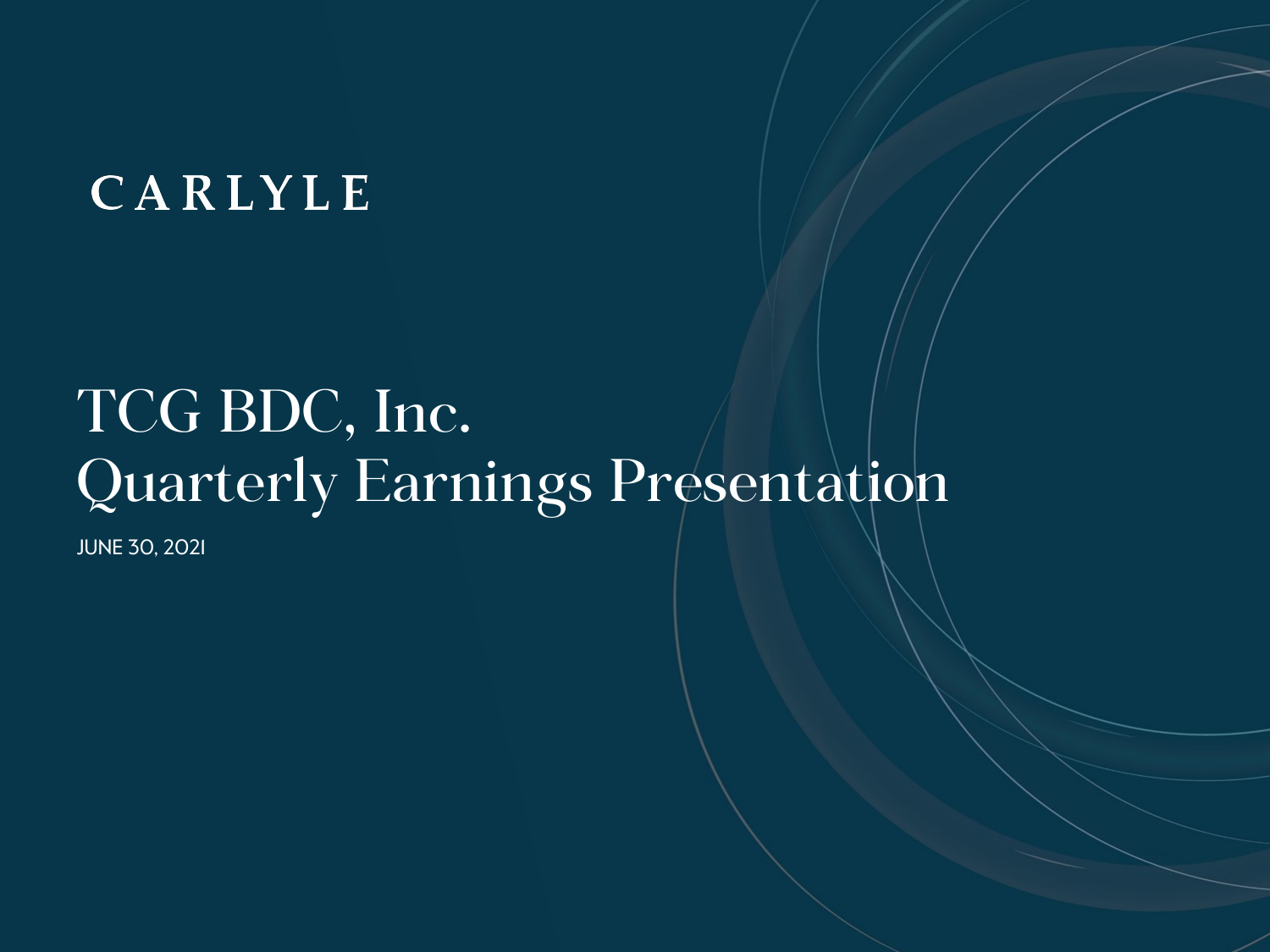### **Disclaimer and Forward-Looking Statement**

This presentation (the "Presentation") has been prepared by TCG BDC, Inc. (together with its consolidated subsidiaries, "we," "us," "our," "TCG BDC" or the "Company") (NASDAQ: CGBD) and may only be used for informational purposes only. This Presentation should be viewed in conjunction with the earnings conference call of the Company held on August 4, 2021 and the Company's Annual Report on Form 10-K for the year ended December 31, 2020. The information contained herein may not be used, reproduced, referenced, quoted, linked by website, or distributed to others, in whole or in part, except as agreed in writing by the Company.

This Presentation does not constitute a prospectus and should under no circumstances be understood as an offer to sell or the solicitation of an offer to buy our common stock or any other securities nor will there be any sale of the common stock or any other securities in any state or jurisdiction in which such offer, solicitation or sale would be unlawful prior to the registration or qualification under the securities laws of such state or jurisdiction.

This Presentation provides limited information regarding the Company and is not intended to be taken by, and should not be taken by, any individual recipient as investment advice, a recommendation to buy, hold or sell, or an offer to sell or a solicitation of offers to purchase, our common stock or any other securities that may be issued by the Company, or as legal, accounting or tax advice. An investment in securities of the type described herein presents certain risks.

This Presentation may contain forward-looking statements that involve substantial risks and uncertainties. You can identify these statements by the use of forwardlooking terminology such as "anticipates," "believes," "expects," "intends," "will," "should," "may," "plans," "continue," "believes," "seeks," "estimates," "would," "could," "targets," "projects," "outlook," "potential," "predicts" and variations of these words and similar expressions to identify forward-looking statements, although not all forward-looking statements include these words. You should read statements that contain these words carefully because they discuss our plans, strategies, prospects and expectations concerning our business, operating results, financial condition and other similar matters. We believe that it is important to communicate our future expectations to our investors. There may be events in the future, however, that we are not able to predict accurately or control. You should not place undue reliance on these forward-looking statements, which speak only as of the date on which we make them. Factors or events that could cause our actual results to differ, possibly materially from our expectations, include, but are not limited to, the risks, uncertainties and other factors we identify in the sections entitled "Risk Factors" and "Cautionary Statement Regarding Forward-Looking Statements" in filings we make with the Securities and Exchange Commission (the "SEC"), and it is not possible for us to predict or identify all of them. We undertake no obligation to update or revise publicly any forward-looking statements, whether as a result of new information, future events or otherwise, except as required by law.

Information throughout the Presentation provided by sources other than the Company (including information relating to portfolio companies) has not been independently verified and, accordingly, the Company makes no representation or warranty in respect of this information.

The following slides contain summaries of certain financial and statistical information about the Company. The information contained in this Presentation is summary information that is intended to be considered in the context of our SEC filings and other public announcements that we may make, by press release or otherwise, from time to time. We undertake no duty or obligation to publicly update or revise the information contained in this Presentation.

TCG BDC is managed by Carlyle Global Credit Investment Management L.L.C. (the "Investment Adviser"), an SEC-registered investment adviser and a wholly owned subsidiary of The Carlyle Group Inc. (together with its affiliates, "Carlyle").

This Presentation contains information about the Company and certain of its affiliates and includes the Company's historical performance. You should not view information related to the past performance of the Company as indicative of the Company's future results, the achievement of which is dependent on many factors, many of which are beyond the control of the Company and the Investment Adviser and cannot be assured. There can be no assurances that future dividends will match or exceed historical rates or will be paid at all. Further, an investment in the Company is discrete from, and does not represent an interest in, any other Carlyle entity. Nothing contained herein shall be relied upon as a promise or representation whether as to the past or future performance of the Company or any other Carlyle entity.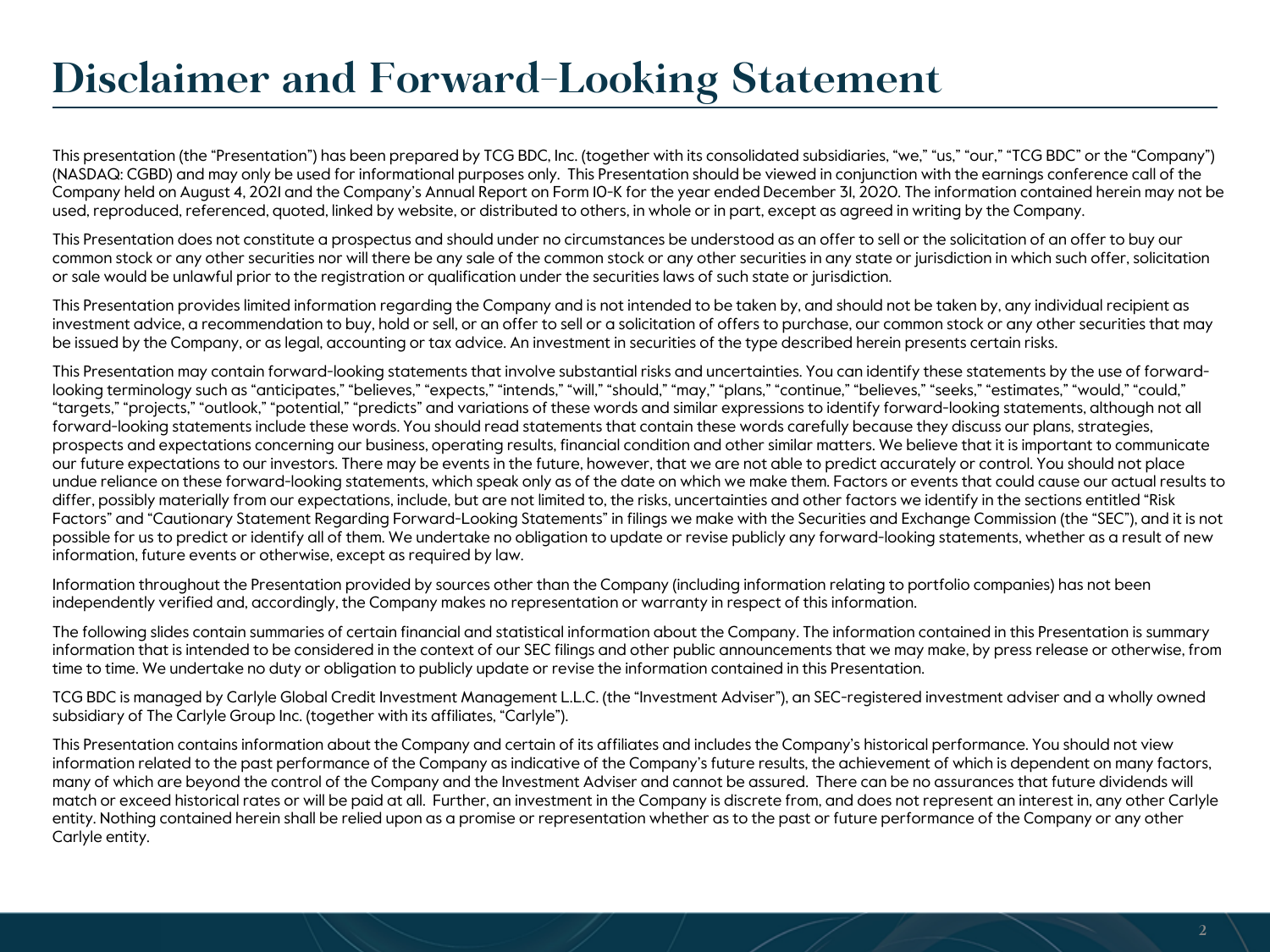## **TCG BDC Highlights**

| <b>TCG BDC</b><br><b>OVERVIEW</b>                           | Middle-market lending oriented BDC externally managed by The Carlyle Group <sup>(1)</sup><br>Current market capitalization of \$715 million (2) (NASDAQ listed; ticker: CGBD)<br>Consistent track record of delivering sustainable income to shareholders, with<br>$\bullet$<br>earnings well in excess of base dividend and upside provided by regular recurring<br>supplemental dividends     |  |
|-------------------------------------------------------------|-------------------------------------------------------------------------------------------------------------------------------------------------------------------------------------------------------------------------------------------------------------------------------------------------------------------------------------------------------------------------------------------------|--|
| <b>INVESTMENT</b><br><b>STRATEGY</b>                        | Directly originate private credit investments with a focus on U.S. private equity<br>finance<br>Maintain appropriately diversified, defensively constructed portfolio of primarily<br>senior secured debt instruments<br>Utilize Carlyle's extensive platform resources to generate differentiated results for<br>shareholders                                                                  |  |
| <b>BENEFITS OF</b><br><b>CARLYLE</b>                        | Founded in 1987, Carlyle is a leading global alternative asset manager with \$276bn<br>of AUM<br>Carlyle's Global Credit segment, with \$61 billion of AUM, has a 20-year track record<br>of successful leveraged finance market investing<br>Carlyle's broad capabilities, scaled capital base, and depth of expertise create<br>sustainable competitive advantages across market environments |  |
| <b>DEFENSIVELY</b><br><b>POSITIONED</b><br><b>PORTFOLIO</b> | Well-diversified by issuer and industry: top IO borrowers and top 3 industries are I9%<br>and 28% of exposure, respectively<br>Heavily concentrated in first lien loans, of which ~90% contain a financial covenant<br>Approximately half the exposure of broader markets to cyclical industries                                                                                                |  |

Source: The Carlyle Group. As of June 30, 2021 unless otherwise stated.<br>(I) TCG BDC is externally managed by the Investment Adviser, which is a wholly-owned subsidiary of The Carlyle Group. (2) As of August 2, 2021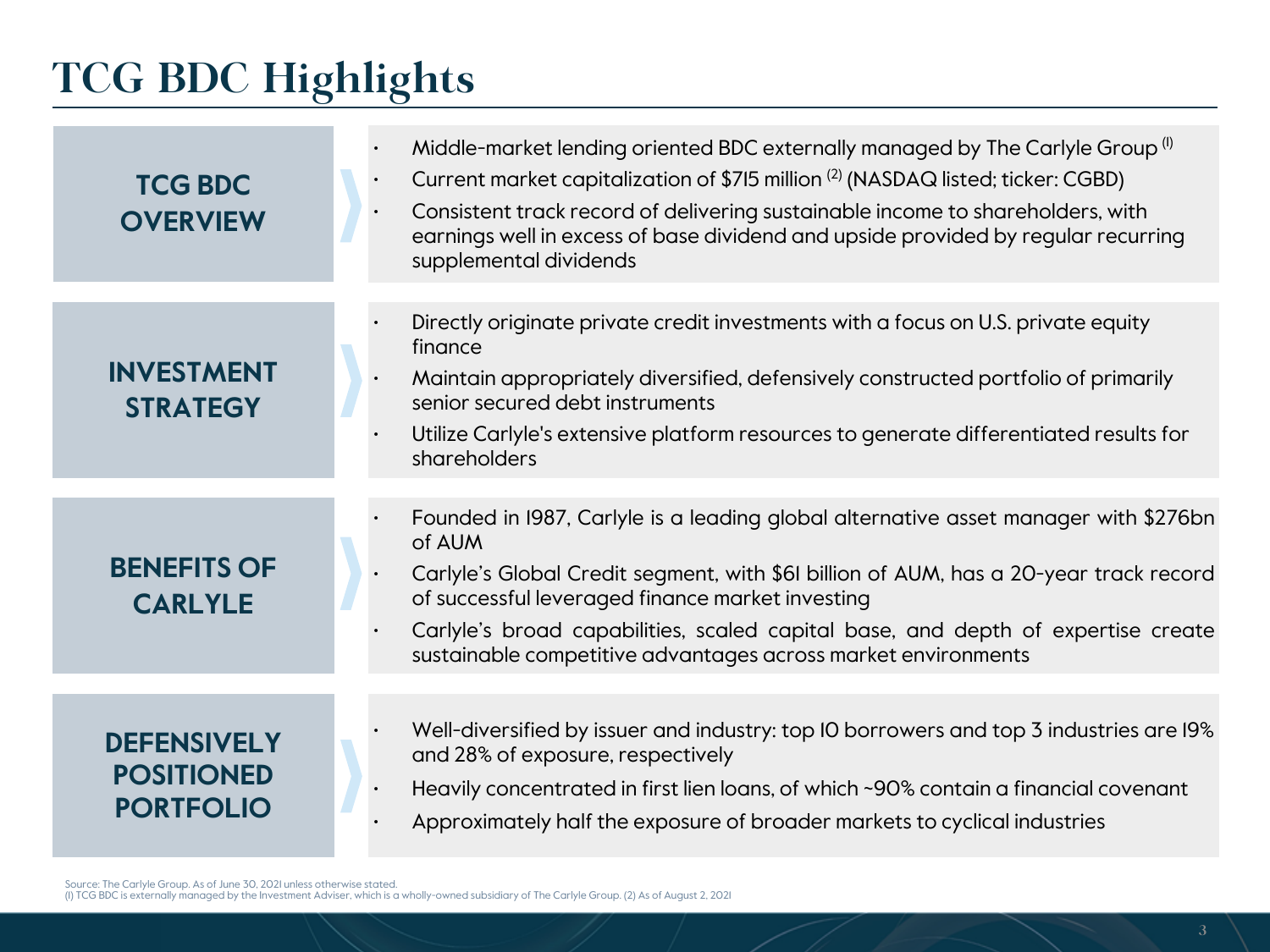### **Q2 2021 Quarterly Results**

| Second<br>Quarter<br>Results                 | Net investment income was \$0.38 per common share, again comfortably covering<br>the quarterly base dividend of \$0.32<br>Strong credit performance resulted in net realized/unrealized gains of \$2I million, or<br>$\bullet$<br>\$0.39 per share<br>NAV per common share increased 2.8% to \$16.14 per share at 2Q21, from \$15.70 at<br>$\bullet$<br> Q2 <br>Credit performance remains strong, with significant improvement in fundamentals of<br>$\bullet$<br>COVID impacted borrowers in 2Q2I                                 |
|----------------------------------------------|-------------------------------------------------------------------------------------------------------------------------------------------------------------------------------------------------------------------------------------------------------------------------------------------------------------------------------------------------------------------------------------------------------------------------------------------------------------------------------------------------------------------------------------|
| Portfolio &<br>Investment<br><b>Activity</b> | Total investments at fair value of \$1.9 billion at 2Q2I, up slightly compared to IQ2I<br>$\bullet$<br>Robust environment resulted in new investment activity of \$213 million with a<br>$\bullet$<br>weighted average yield on debt investments of 8.0%<br>Repayments of \$163 million and strategic sales of \$42 million, with a combined<br>$\bullet$<br>weighted average yield on debt investments of 7.2%<br>Continued positive risk rating migration and no new non-accruals since 2Q20<br>$\bullet$                         |
| Dividend &<br>Capital<br><b>Activity</b>     | Paid 2Q2I base dividend of \$0.32 plus a supplemental dividend of \$0.04 per share,<br>resulting in a LTM dividend yield of 9.0% based on quarter-end NAV<br>Declared 3Q2I base dividend of \$0.32 plus a supplemental dividend of \$0.06 per<br>$\bullet$<br>share<br>Share repurchases in 2Q2I totaled 0.6 million shares for \$8.2 million, contributing<br>\$0.02 per share of accretion to net asset value<br>2Q2I net financial leverage of I.03x, essentially flat to IQ2I and at the lower end of<br>I.Ox-I.4x target range |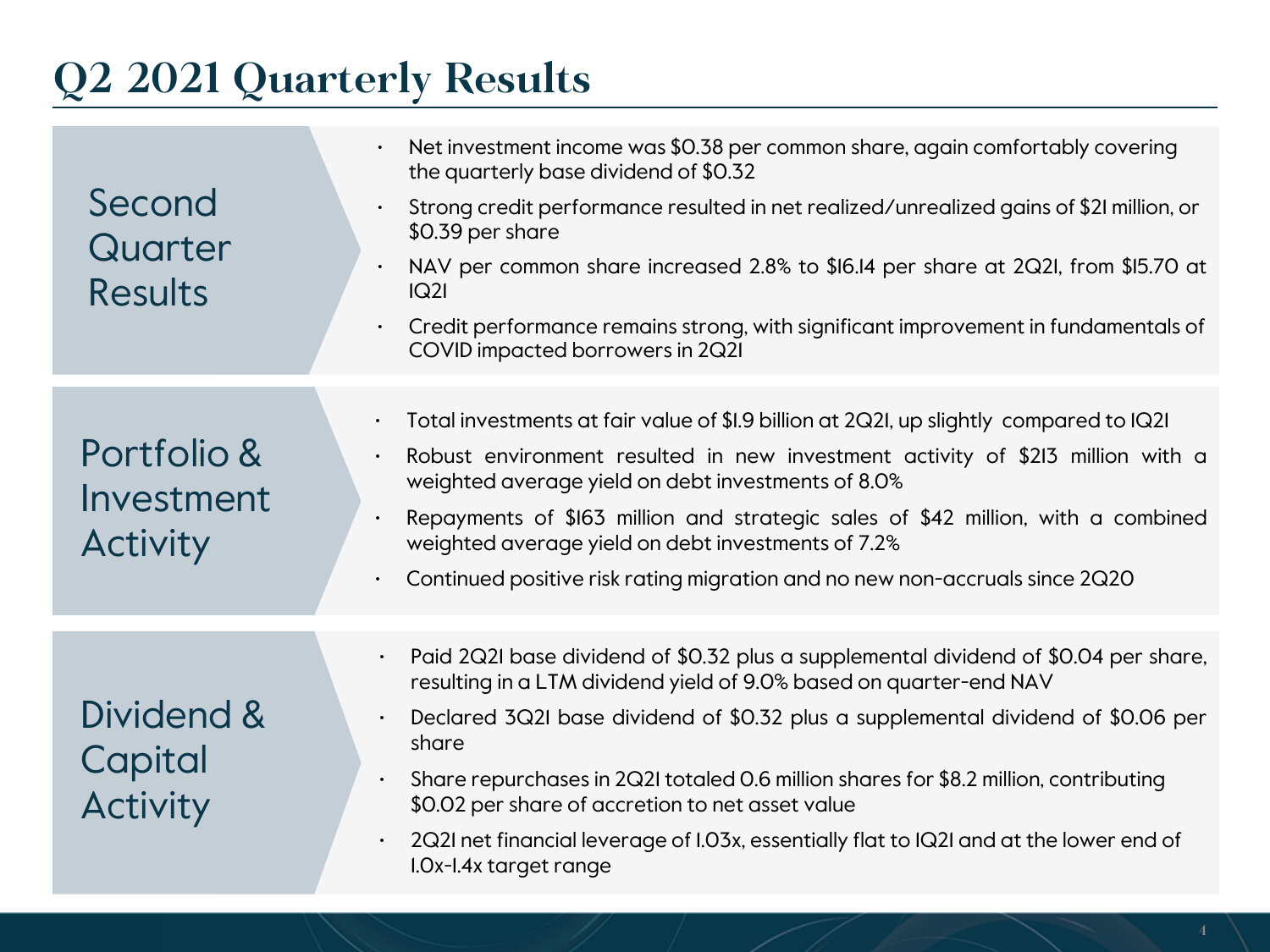### **Portfolio Highlights**

**17%**

First Lien Debt Second Lien Debt Equity Investments Investment Funds

**3%**

**14%**

| Total Investments and Commitments (\$mm)         | \$2,049      |
|--------------------------------------------------|--------------|
| Unfunded Commitments <sup>(I)</sup> (\$mm)       | \$176        |
| Total Investments at Fair Value (\$mm)           | \$1,872      |
| Yield of Debt Investments at Cost $(2)$ (%)      | 7.73%        |
| Yield of Debt Investments at Fair Value $(2)(%)$ | 8.01%        |
| Number of Investments                            | 161          |
| Number of Portfolio Companies                    | 118          |
| Floating / Fixed $(3)$ (%)                       | 99.1% / 0.9% |
|                                                  |              |



Note: Totals may not sum due to rounding. (I) Excludes the Company's commitments to fund capital to Middle Market Credit Fund, LLC ("Credit Fund"), which is not consolidated with the Company. (2) Weighted average yields of investments include the effect of accretion of discounts and amortization of premiums and are based on interest rates as of period end. Actual yields earned over the life of each investment could differ materially from the above. Weighted average yields for TCG BDC do not include TCG BDC's investment in Credit Fund or Credit Fund II. (3) % of fair value of first and second lien debt.

 $\mathcal{C}^{\mathcal{A}}$ 

**67%**

**5%**

**14% 5%**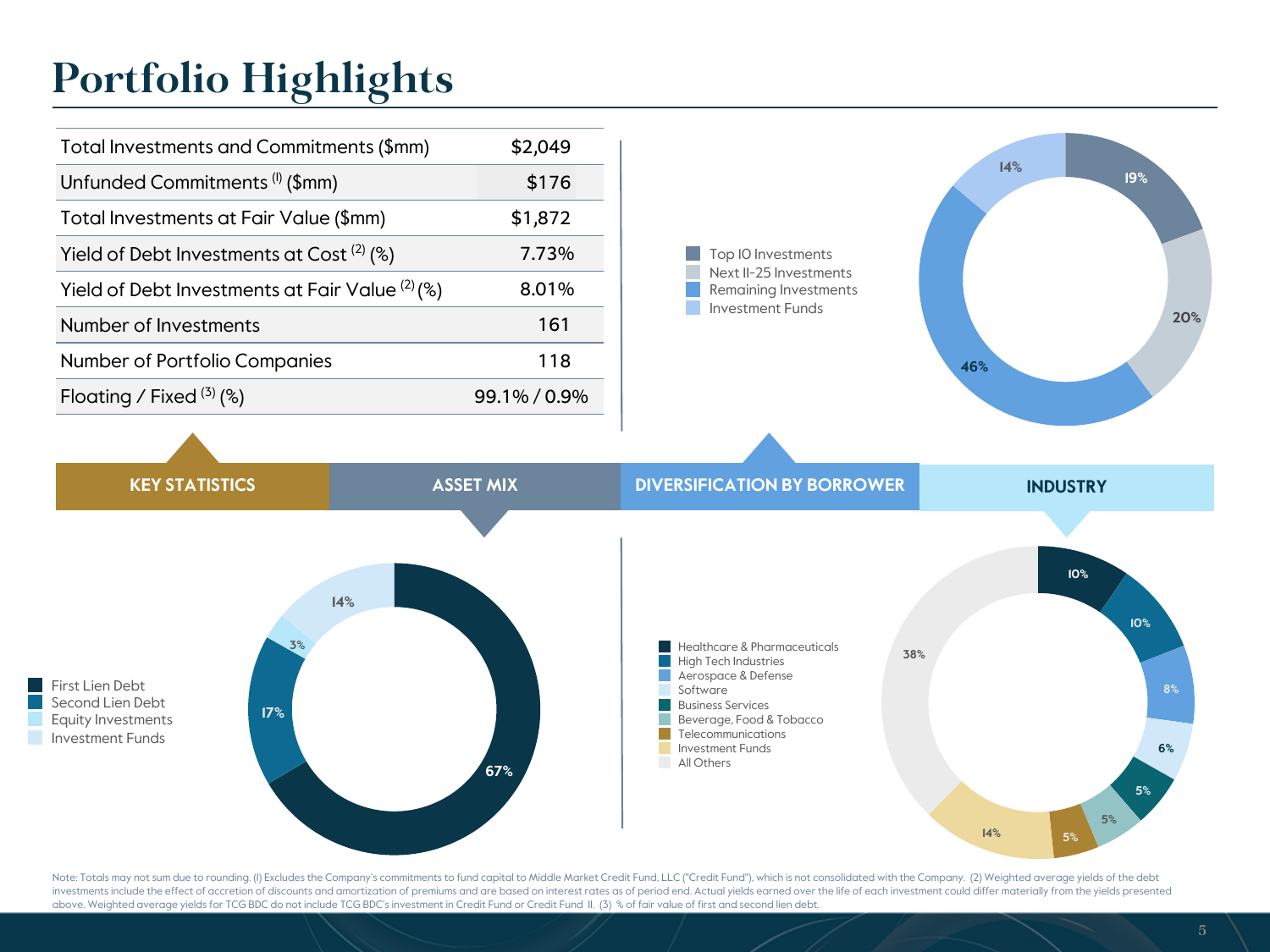### **Financial Performance Summary**

| (Dollar amounts in thousands, except per share data)                                  | Q2 2020     |           |    | Q3 2020     | Q4 2020        | <b>QI 202I</b> |     | Q2 2021     |
|---------------------------------------------------------------------------------------|-------------|-----------|----|-------------|----------------|----------------|-----|-------------|
| Key Metrics per Common Share                                                          |             |           |    |             |                |                |     |             |
| Net Investment Income <sup>(I)</sup>                                                  | \$          | $0.38$ \$ |    | $0.36$ \$   | $0.38$ \$      | $0.36$   \$    |     | 0.38        |
| Net Realized & Unrealized Gains (Losses)                                              |             | 0.61      |    | 0.22        | 0.28           | 0.29           |     | 0.39        |
| Net Income (Loss)                                                                     |             | 0.99      |    | 0.58        | 0.66           | 0.65           |     | 0.77        |
| <b>Dividends Paid</b>                                                                 |             | 0.37      |    | 0.37        | 0.36           | 0.37           |     | 0.36        |
| <b>Impact of Share Repurchases</b>                                                    |             |           |    |             | 0.08           | 0.03           |     | 0.02        |
| <b>Net Asset Value</b>                                                                | \$          | 14.80     | S. | 15.01       | \$<br>15.39 \$ | 15.70          | l\$ | 16.14       |
| Common Shares Outstanding (in thousands)                                              |             |           |    |             |                |                |     |             |
| Weighted Average Shares Outstanding for the Period                                    |             | 56,309    |    | 56,309      | 55,961         | 55,039         |     | 54,538      |
| Shares Outstanding at End of Period                                                   |             | 56,309    |    | 56,309      | 55,320         | 54,809         |     | 54,210      |
| Portfolio Highlights                                                                  |             |           |    |             |                |                |     |             |
| <b>Total Investments at Fair Value</b>                                                | \$1,907,555 |           |    | \$1,948,173 | \$1,825,749    | \$1,841,634    |     | \$1,872,311 |
| Number of Portfolio Companies                                                         |             | 111       |    | 114         | 117            | 119            |     | 118         |
| Average Size of Investment in Portfolio Company<br>(Notional) $(2)$                   |             | \$18,380  |    | \$18,380    | \$16,200       | \$16,389       |     | \$16,533    |
| Weighted Average all-in Yield on Debt Investments at<br>Amortized Cost <sup>(3)</sup> |             | 7.34%     |    | 7.44%       | 7.57%          | 7.63%          |     | 7.73%       |
| Weighted Average all-in Yield on Debt Investments at<br>Fair Value <sup>(3)</sup>     |             | 7.90%     |    | 7.94%       | 8.01%          | 7.99%          |     | 8.01%       |
| <b>Financial Position (at Quarter End)</b>                                            |             |           |    |             |                |                |     |             |
| <b>Net Assets</b>                                                                     | \$883,304   |           |    | \$895,222   | \$901,363      | \$910,520      |     | \$924,831   |
| Debt                                                                                  | 1,035,799   |           |    | 1,074,806   | 983,923        | 945,475        |     | 1,001,234   |
| Net Financial Leverage <sup>(4)</sup>                                                 |             | 1.17x     |    | 1.20x       | 1.06x          | 1.04x          |     | 1.03x       |
| Statutory Debt To Equity <sup>(5)</sup>                                               |             | 1.31x     |    | 1.33x       | 1.21x          | 1.16x          |     | 1.21x       |

Note: The net asset value per share and dividends declared per share are based on the common shares outstanding at each respective quarter-end. Net investment income per common share and net change in realized and unrealized appreciation (depreciation) per common share are based on the weighted average number of common shares outstanding for the period. Totals may not sum due to rounding. (I) Net of the preferred dividend. (2) Excludes equity (3) Weighted average yields include the effect of accretion of discounts and amortization of premiums and are based on interest rates as of each respective period end. Actual yields earned over the life of each investment materially from the yields presented above. (4) Reflects cumulative convertible preferred securities as equity, net of excess cash held at period end, which was \$50.3 million on June 30, 2021. (5) Reflects cumulative conve securities as debt. These securities are considered "senior securities" for the purposes of calculating asset coverage pursuant to the Investment Company Act.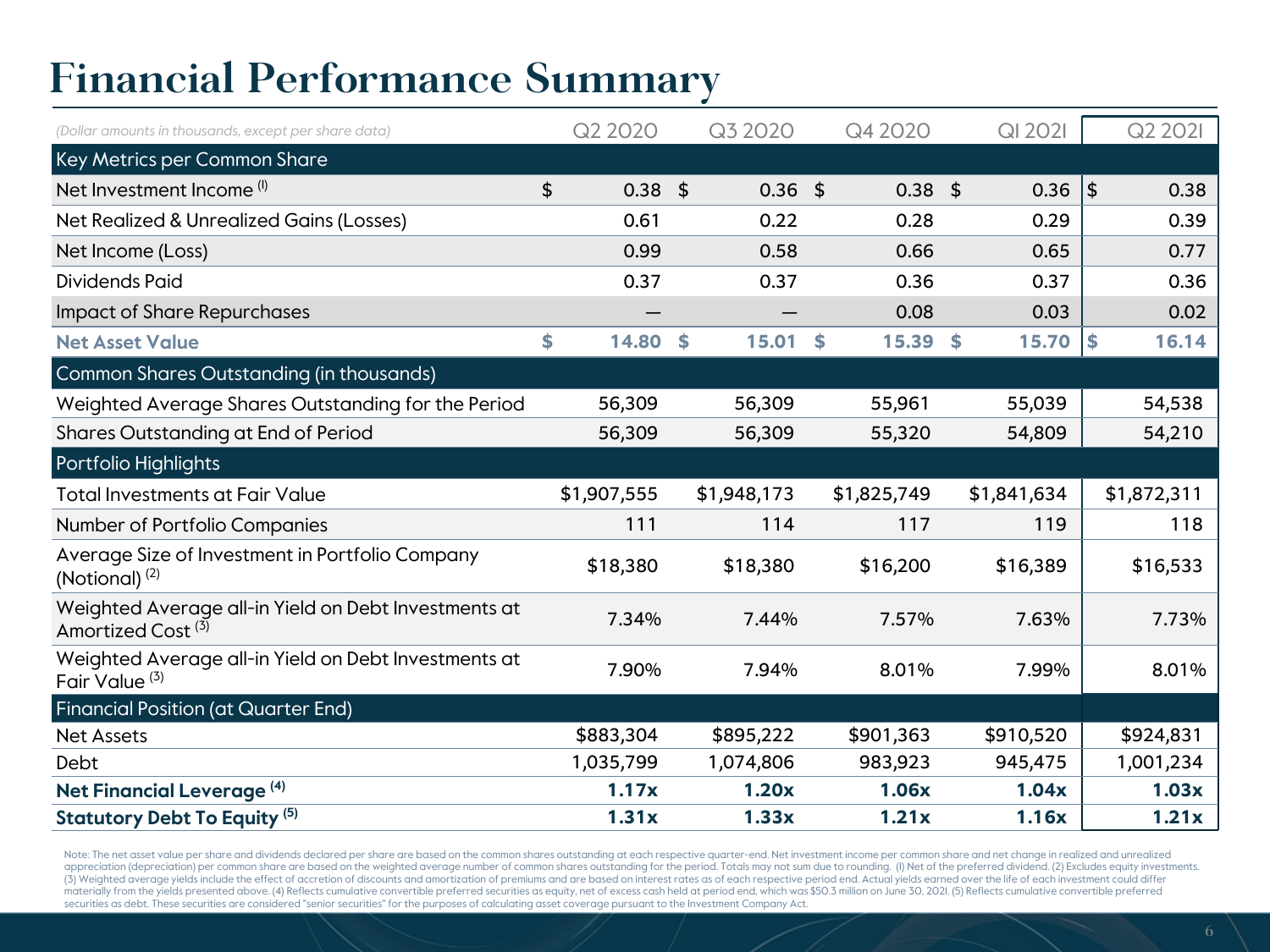### **Origination Activity Detail**

| (Dollar amounts in thousands and based on par/principal) | Q2 2020      | Q3 2020      | Q4 2020           | <b>QI 2021</b> | Q2 2021                  |
|----------------------------------------------------------|--------------|--------------|-------------------|----------------|--------------------------|
| <b>Originations and Net Investment Activity</b>          |              |              |                   |                |                          |
| <b>Investment Fundings</b>                               | \$<br>63,080 | \$<br>60,826 | \$256,675         | \$151,422      | $\frac{1}{2}$<br>215,426 |
| Unfunded Commitments, Net Change                         | 13,630       | 7,706        | 24,184            | (356)          | 27,255                   |
| <b>Sales and Repayments</b>                              | (264, 200)   | (36, 441)    | (3)<br>(400, 016) | (149,050)      | (202, 624)               |
| <b>Net Investment Activity</b>                           | \$(187, 490) | 32,091<br>\$ | \$(119, 157)      | \$<br>2,016    | 40,057<br>\$             |
|                                                          |              |              |                   |                |                          |
| Originations by Asset Type <sup>(I)</sup>                |              |              |                   |                |                          |
| First Lien Debt                                          | 98.6 %       | 99.4 %       | 82.3 %            | 65.0 %         | 85.2%                    |
| Second Lien Debt                                         | 0.6%         | $-$ %        | 17.2%             | 34.6%          | 5.8%                     |
| <b>Equity Investments</b>                                | 0.8%         | 0.6%         | 0.5%              | 0.4%           | 9.0%                     |
|                                                          |              |              |                   |                |                          |
| Total Investment Portfolio at Fair Value <sup>(2)</sup>  |              |              |                   |                |                          |
| First Lien Debt                                          | 73.1%        | 73.1%        | 67.0%             | 66.6%          | 66.5%                    |
| Second Lien Debt                                         | 14.6%        | 14.8%        | 15.6%             | 16.3%          | 16.7%                    |
| <b>Equity Investments</b>                                | 1.7%         | 1.7%         | 1.9%              | 1.9%           | 2.9%                     |
| <b>Investment Funds</b>                                  | 10.6%        | 10.5%        | 15.5%             | 15.2%          | 13.9%                    |

Please refer to the Company's Form IO-Q for the quarter ended June 30, 2021 ("Form IO-Q") for more information. No assurance is given that the Company will continue to achieve comparable results.

(1) Excludes activity related to the Investment Funds. (2) At quarter end. (3) Includes sales of \$247 million to Credit Fund II at its formation.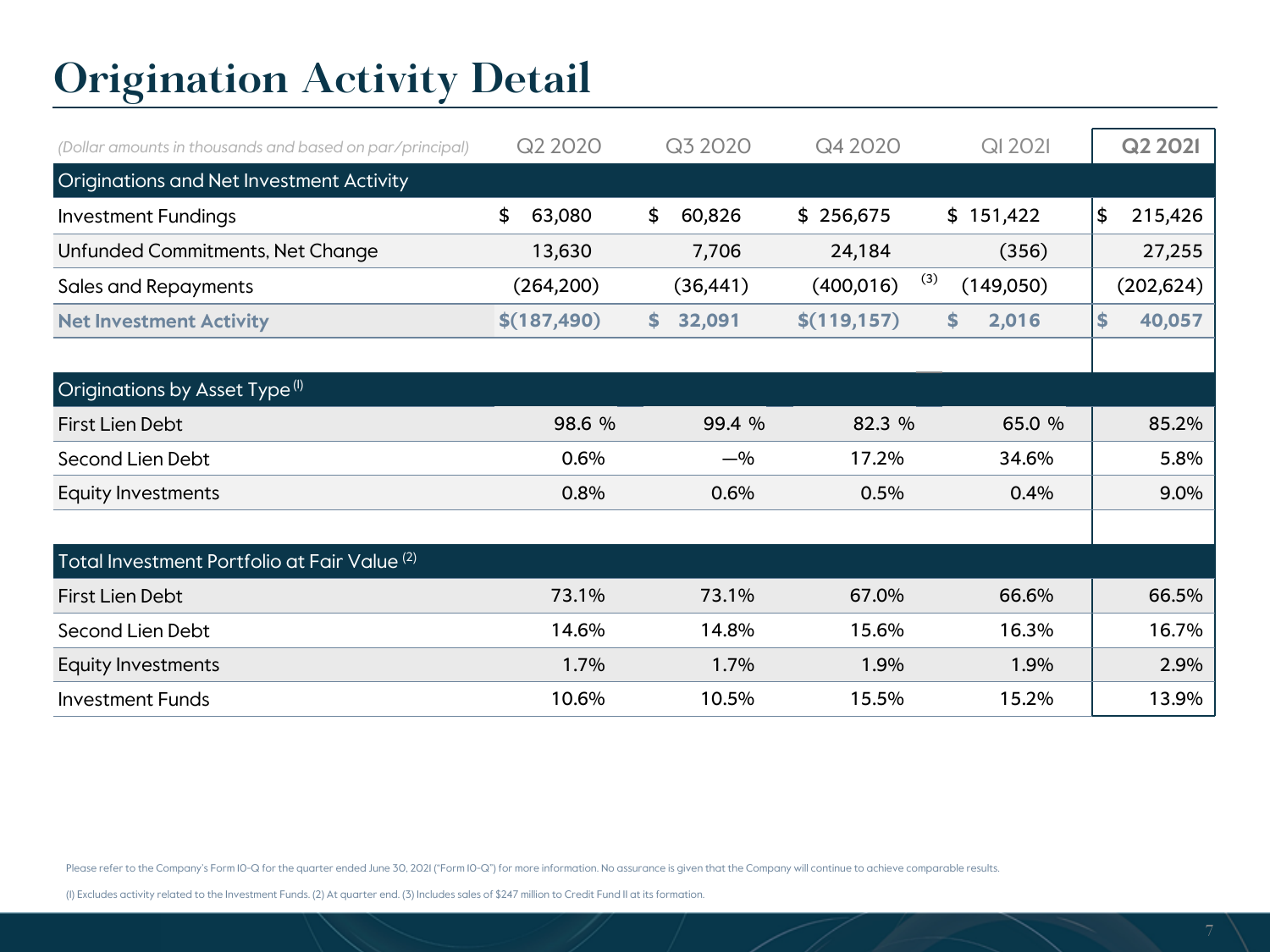### **Quarterly Operating Results Detail**

| (Dollar amounts in thousands)                        | Q2 2020      |    | Q3 2020     |                    | Q4 2020     | <b>QI 202I</b> |               | Q2 2021 |
|------------------------------------------------------|--------------|----|-------------|--------------------|-------------|----------------|---------------|---------|
| Investment Income                                    |              |    |             |                    |             |                |               |         |
| Interest income                                      | \$<br>35,026 | \$ | $33,114$ \$ |                    | $32,242$ \$ | 29,725         | $\frac{1}{2}$ | 30,443  |
| Payment-In-Kind interest income                      | 1,202        |    | 1,810       |                    | 1,821       | 2,125          |               | 2,318   |
| Income from Credit Funds                             | 5,500        |    | 5,750       |                    | 6,478       | 7,528          |               | 7,488   |
| Other income                                         | 3,547        |    | 2,110       |                    | 2,973       | 1,470          |               | 2,407   |
| <b>Total investment income</b>                       | \$<br>45,275 | S. | 42,784 \$   |                    | 43,514 \$   | 40,848         | S             | 42,656  |
|                                                      |              |    |             |                    |             |                |               |         |
| Expenses                                             |              |    |             |                    |             |                |               |         |
| Management fees <sup>(I)</sup>                       | \$<br>7,065  | \$ | $7,134$ \$  |                    | $7,063$ \$  | 6,800          | \$            | 6,991   |
| Incentive fees $(2)$                                 | 4,667        |    | 4,322       |                    | 4,480       | 4,257          |               | 4,420   |
| Interest expense and credit facility fees            | 10,231       |    | 8,019       |                    | 8,562       | 7,494          |               | 7,560   |
| Other expenses                                       | 1,520        |    | 1,688       |                    | 1,466       | 1,494          |               | 1,909   |
| Excise tax expense                                   | 100          |    | 387         |                    | 34          | 124            |               | 139     |
| <b>Net expenses</b>                                  | \$<br>23,583 | \$ | 21,550      | \$                 | 21,605      | \$<br>20,169   | \$            | 21,019  |
|                                                      |              |    |             |                    |             |                |               |         |
| <b>Net investment income</b>                         | \$<br>21,692 | \$ | 21,234      | $\mathbf{\hat{5}}$ | 21,909      | \$<br>20,679   | \$            | 21,637  |
| Net realized and change in unrealized gains (losses) | 34,466       |    | 12,374      |                    | 16,254      | 15,225         |               | 21,231  |
| Net income (loss)                                    | \$<br>56,158 | \$ | 33,608      | \$                 | 38,163      | \$<br>35,904   | \$            | 42,868  |

(I) Beginning October I, 2017, the base management fee is calculated at an annual rate of I.50% of the Company's gross assets, excluding cash and cash equivalents but including assets acquired through the use of leverage. August 6, 2018, the Company's Board of Directors approved a one-third (0.50%) reduction in the 1.50% annual base management fee rate charged by the Investment Adviser on assets financed using leverage in excess of I.Ox deb Effective July I, 2018, the reduced annual fee of I.00% applies to the average value of the Company's gross assets as of the end of the two most recently completed calendar quarters that exceeds the product of (i) 200% and value of the Company's net asset value at the end of the two most recently completed calendar quarters.

(2) Effective October 1, 2017, the Investment Adviser agreed to charge 17.5% instead of 20% with respect to the entire calculation of the incentive fee.

Note: There can be no assurance that we will continue to earn income at this rate and our income may decline. If our income declines, we may reduce the dividend we pay and the yield you earn may decline. Refer to the conso statements included in Part I, Item 1 of the Company's Form 10-Q for additional details.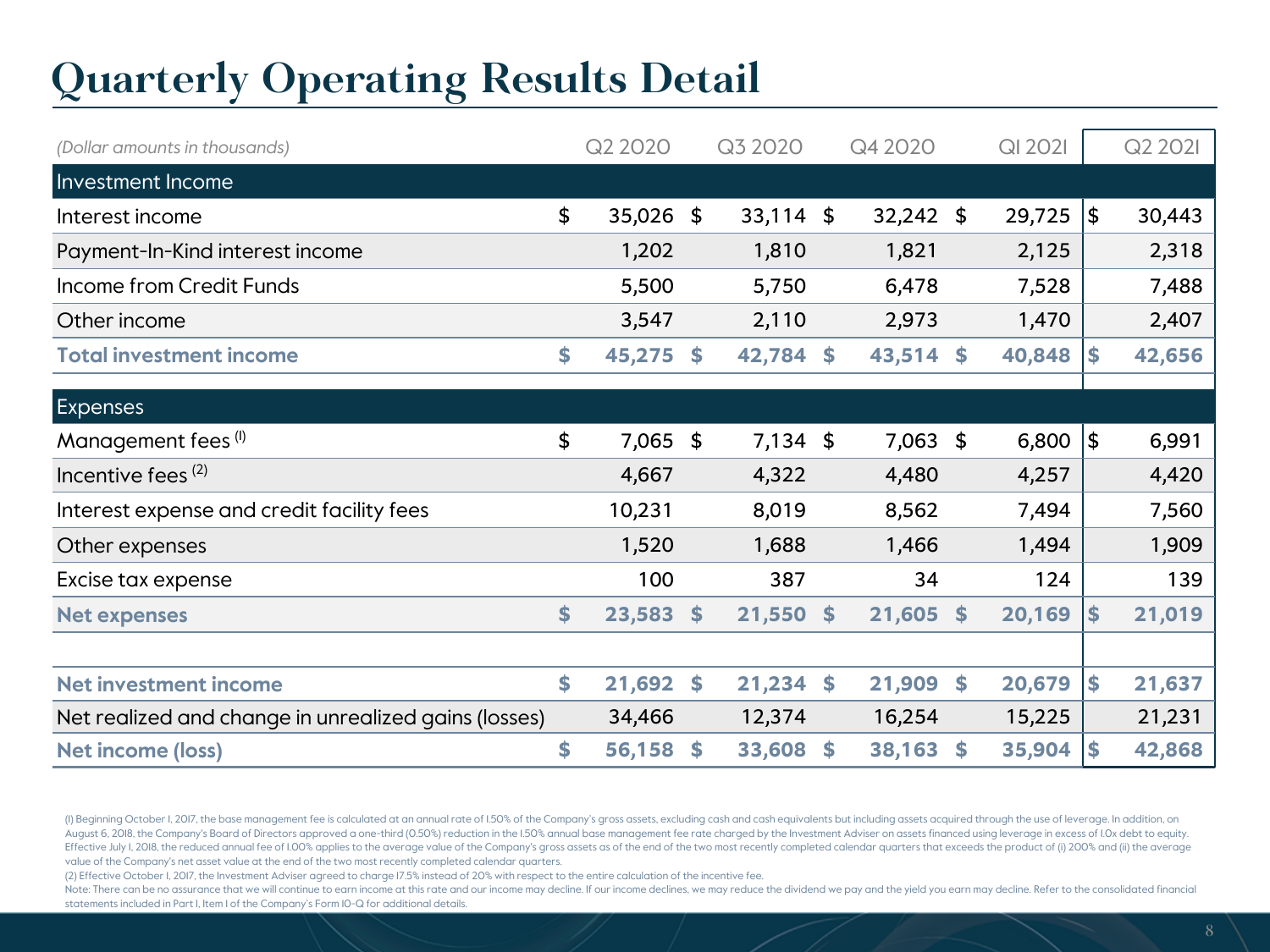## **Quarterly Balance Sheet Detail**

| (Dollar amounts in thousands, except per share data)                    | Q2 2020          | Q3 2020                   | Q4 2020                             | QI 2021             | Q2 2021       |
|-------------------------------------------------------------------------|------------------|---------------------------|-------------------------------------|---------------------|---------------|
| Assets                                                                  |                  |                           |                                     |                     |               |
| Investments-non-controlled/non-affiliated, at fair value                | \$1,692,073      |                           | \$1,737,044 \$1,509,271 \$1,528,400 |                     | \$1,579,256   |
| Investments-non-controlled/affiliated, at fair value                    |                  |                           | 26,180                              | 27,650              | 28,562        |
| Investments-controlled/affiliated, at fair value                        | 215,482          | 211,129                   | 290,298                             | 285,584             | 264,493       |
| Total investments, at fair value                                        | 1,907,555        | 1,948,173                 | 1,825,749                           | 1,841,634           | 1,872,311     |
| Cash, cash equivalents and restricted cash                              | 29,916           | 37,088                    | 68,419                              | 35,493              | 59,404        |
| Receivable for investment sold/repaid                                   | 53               | 74                        | 4,313                               | 1,192               | 5,769         |
| Deferred financing costs                                                | 3,749            | 3,651                     | 3,633                               | 3,502               | 3,386         |
| Interest Receivable from non-controlled/non-affiliated Investments      | 10,873           | 12,791                    | 12,634                              | 12,948              | 11,388        |
| Interest Receivable from non-controlled/affiliated Investments          |                  |                           | 569                                 | 580                 | 578           |
| Interest and Dividend Receivable from controlled/affiliated Investments | 5,589            | 5,754                     | 6,480                               | 7,925               | 7,961         |
| Prepaid expenses and other assets                                       | 899              | 856                       | 816                                 | 813                 | 1,369         |
| <b>Total assets</b>                                                     | \$1,958,634      | \$2,008,387               | \$1,922,613                         | \$1,904,087         | \$1,962,166   |
| <b>Liabilities &amp; Net Assets</b>                                     |                  |                           |                                     |                     |               |
| Secured borrowings                                                      | \$<br>474,386 \$ | 513,332 \$                | 347,949 \$                          | 309,397             | \$<br>365,060 |
| 2015-IR Notes payable, net of unamortized debt issuance costs           | 446,413          | 446,474                   | 446,536                             | 446,598             | 446,659       |
| Senior Notes, net of unamortized debt issuance costs                    | 115,000          | 115,000                   | 189,438                             | 189,480             | 189,515       |
| Payable for investments purchased                                       | 61               |                           | 809                                 | 12,818              | 875           |
| Interest and credit facility fees payable                               | 4,532            | 3,405                     | 2,439                               | 2,427               | 2,463         |
| Dividend payable                                                        | 21,379           | 20,830                    | 19,892                              | 20,280              | 19,502        |
| Base management and incentive fees payable                              | 11,572           | 11,473                    | 11,549                              | 11,047              | 11,391        |
| Administrative service fees payable                                     | 129              | 85                        | 85                                  | 202                 | 373           |
| Other accrued expenses and liabilities                                  | 1,858            | 2,566                     | 2,553                               | 1,318               | 1,497         |
| <b>Total liabilities</b>                                                | \$1,075,330      | \$1,113,165               | \$1,021,250                         | 993,567<br>- \$     | \$1,037,335   |
| <b>Net assets</b>                                                       | \$<br>883,304    | $\mathsf{\$}$<br>895,222  | $\mathsf{\$}$<br>901,363            | 910,520<br><b>S</b> | \$<br>924,831 |
| <b>Total liabilities &amp; net assets</b>                               |                  | $$1,958,634$ $$2,008,387$ | \$1,922,613                         | \$1,904,087         | \$1,962,166   |
| <b>Net Asset Value Per Common Share</b>                                 | \$14.80          | \$15.01                   | \$15.39                             | \$15.70             | \$16.14       |

Please refer to the Company's Form 10-Q for more information.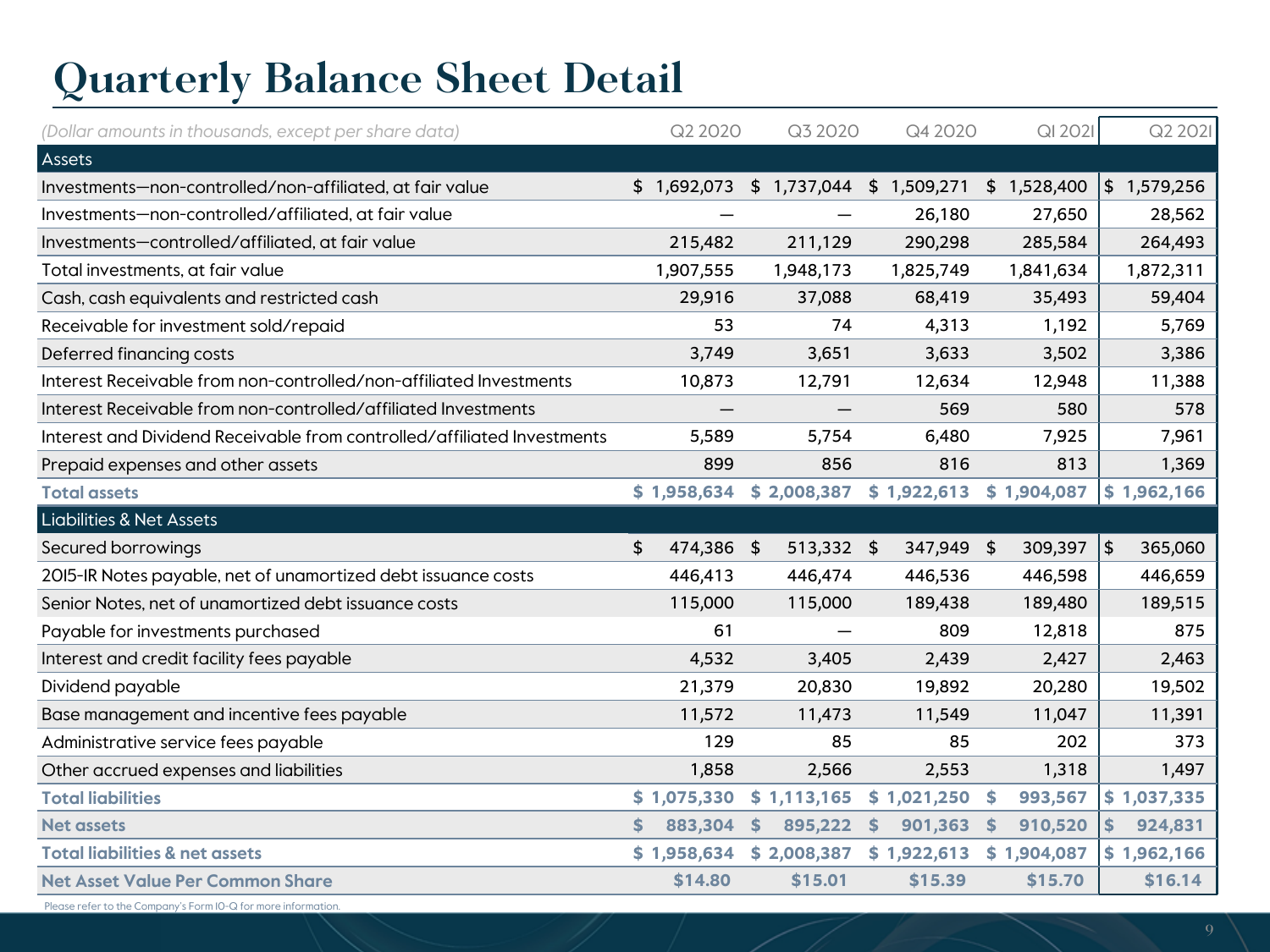### **Investment Funds Update (14% of TCG BDC Portfolio)**

| Total Investments and Commitments (\$mm)                   | \$1,198      |
|------------------------------------------------------------|--------------|
| Unfunded Commitments (\$mm)                                | \$101        |
| Total Investments at Fair Value (\$mm)                     | \$1,097      |
| Yield of Debt Investments $\left(\frac{8}{9}\right)^{(1)}$ | 6.1%         |
| Number of Investments                                      | 57           |
| First Lien Exposure (%)                                    | 98%          |
| Floating / Fixed $(\%)^{(2)}$                              | 97.6% / 2.4% |
| Dividend Yield to TCG BDC                                  | 1 በ%         |
|                                                            |              |

### Key Statistics - Credit Fund **Properties Internative Composition - Credit Fund**



| Total Investments and Commitments (\$mm)                   | \$245        |
|------------------------------------------------------------|--------------|
| Unfunded Commitments (\$mm)                                | \$0          |
| Total Investments at Fair Value (\$mm)                     | \$245        |
| Yield of Debt Investments $\left(\frac{8}{9}\right)^{(1)}$ | 7.4%         |
| Number of Investments                                      | 40           |
| First Lien Exposure $(\%)^{(2)}$                           | 88%          |
| Floating / Fixed $(\%)^{(3)}$                              | 99.0% / 1.0% |
| Dividend Yield to TCG BDC                                  | 13%          |
|                                                            |              |

### Key Statistics - Credit Fund II **Portfolio Composition - Credit Fund II**



(I) Weighted average yields at cost of the debt investments include the effect of accretion of discounts and amortization of premiums and are based on interest rates as of period end. Actual yields earned over the life of investment could differ materially from the yields presented above. (2) % of fair value of first and second lien debt.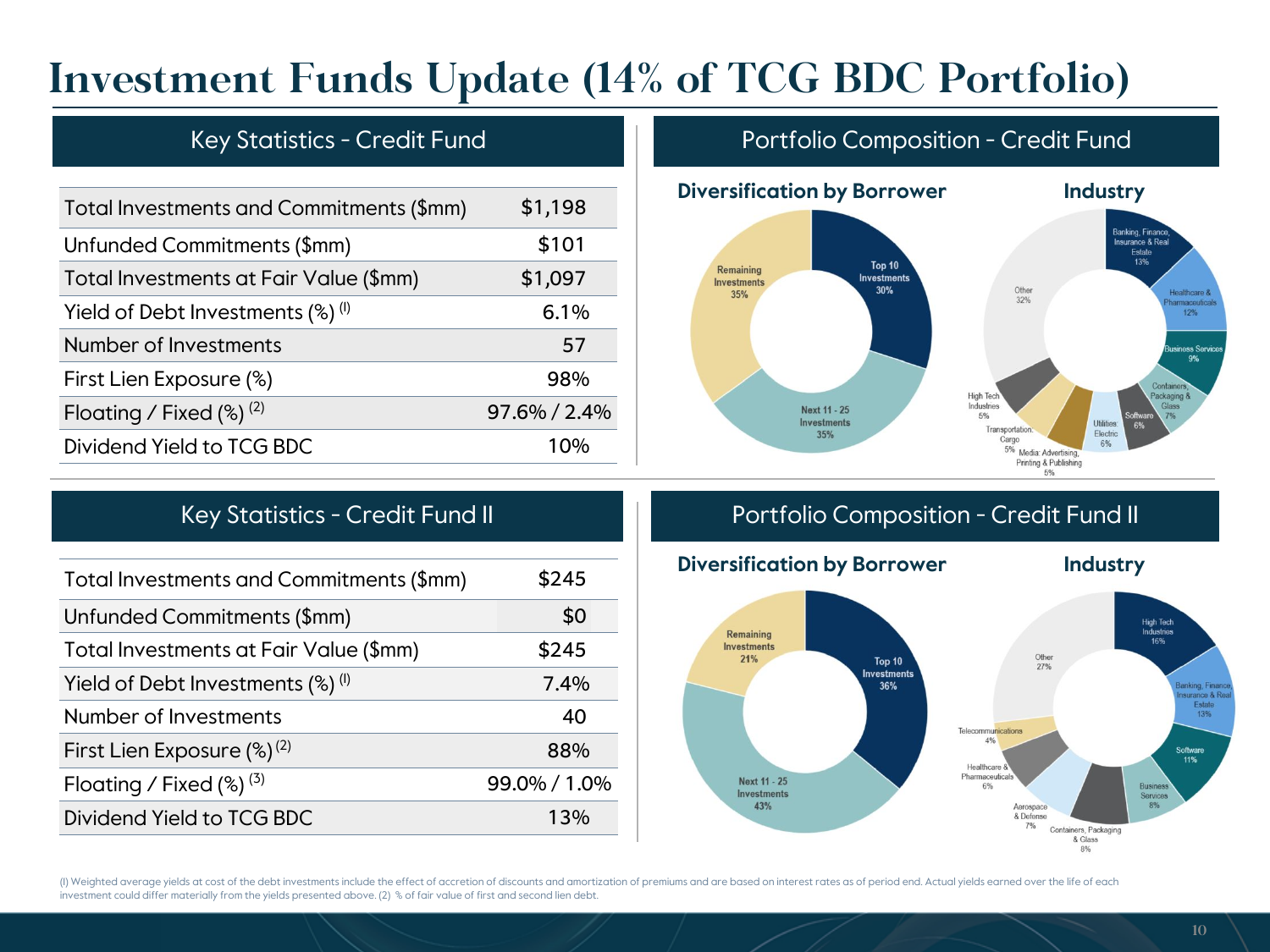### **Net Asset Value Per Share Bridge**





Note: The net asset value per share and dividends declared per share are based on the shares outstanding at each respective quarter-end. Net investment income per share and net change in realized and unrealized<br>appreciatio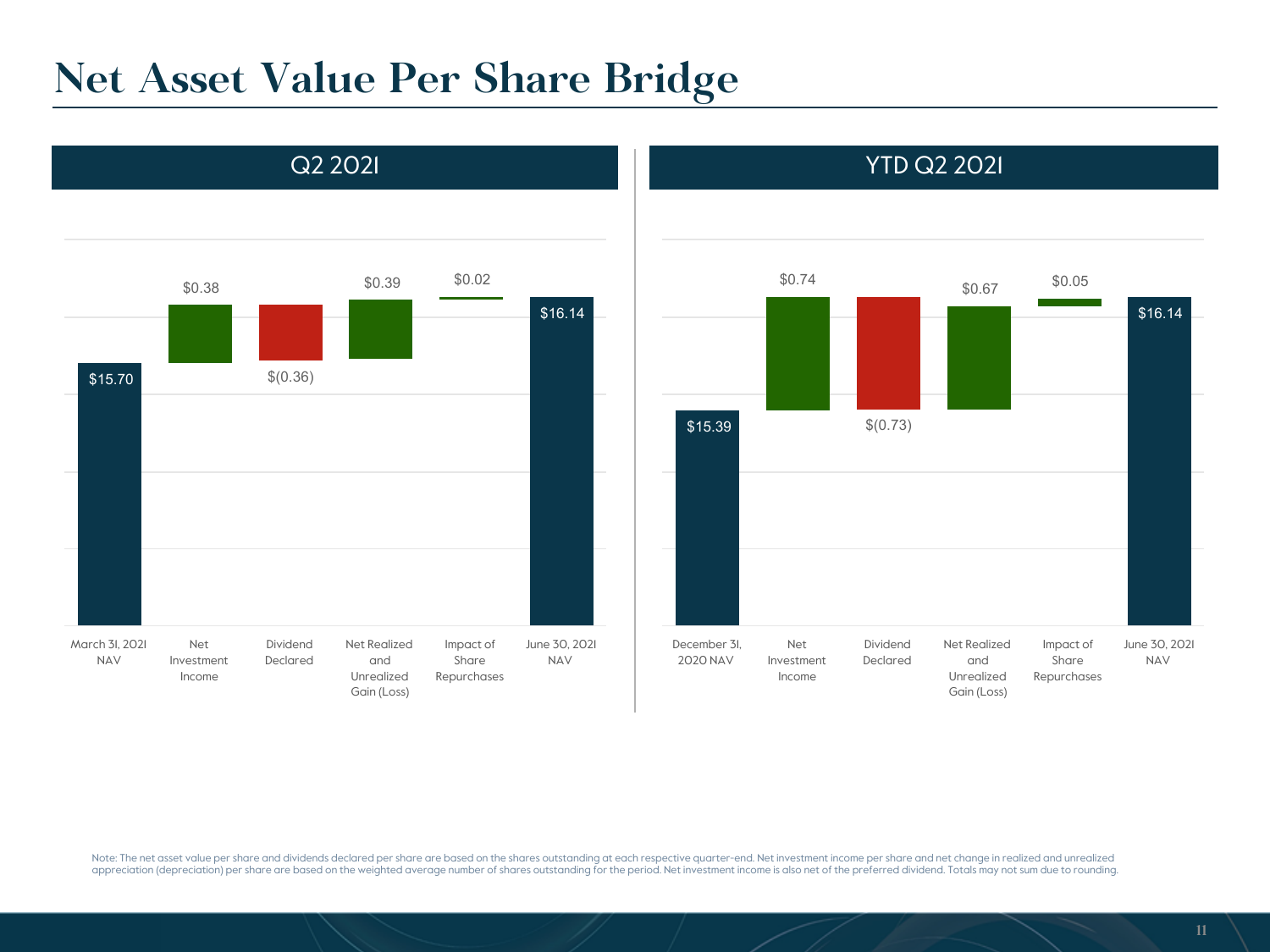### **Risk Rating Distribution**

• As of June 30, 2021, four borrowers were on non-accrual status, representing 3.3% of total investments at fair value and 5.3% at amortized cost.

| <b>Portfolio Risk Ratings</b> |                                                                     |                   |                 |   |                   |                 |     |                   |                 |  |  |
|-------------------------------|---------------------------------------------------------------------|-------------------|-----------------|---|-------------------|-----------------|-----|-------------------|-----------------|--|--|
|                               | March 3I, 2021<br>December 3I, 2020<br>(Dollar amounts in millions) |                   |                 |   |                   |                 |     | June 30, 2021     |                 |  |  |
| <b>Internal Risk Rating</b>   |                                                                     | <b>Fair Value</b> | % of Fair Value |   | <b>Fair Value</b> | % of Fair Value |     | <b>Fair Value</b> | % of Fair Value |  |  |
|                               | \$                                                                  | 19.1              | $1.3\%$ \$      |   | 19.1              | 1.3%            | ۱\$ | 6.0               | 0.4%            |  |  |
| 2                             |                                                                     | 1,047.5           | 69.4%           |   | 1,097.9           | 71.9%           |     | 1,157.7           | 74.2%           |  |  |
| 3                             |                                                                     | 361.1             | 23.9%           |   | 324.9             | 21.3%           |     | 333.7             | 21.4%           |  |  |
| 4                             |                                                                     | 48.1              | $3.2\%$         |   | 49.6              | 3.2%            |     | 26.5              | $1.7\%$         |  |  |
| 5                             |                                                                     | 32.8              | 2.2%            |   | 34.5              | 2.3%            |     | 35.2              | 2.3%            |  |  |
| <b>Total</b>                  |                                                                     | 1,508.6           | 100.0%          | S | 1,526.0           | 100.0%          | .S  | 1,559.1           | 100.0%          |  |  |

| <b>Rating</b> | Definition                                                                                                                                                                                                                                                                                                                                                                                                          |
|---------------|---------------------------------------------------------------------------------------------------------------------------------------------------------------------------------------------------------------------------------------------------------------------------------------------------------------------------------------------------------------------------------------------------------------------|
|               | Borrower is operating above expectations, and the trends and risk factors are generally favorable.                                                                                                                                                                                                                                                                                                                  |
|               | Borrower is operating generally as expected or at an acceptable level of performance. The level of risk to our initial cost<br>bases is similar to the risk to our initial cost basis at the time of origination. This is the initial risk rating assigned to all new<br>borrowers.                                                                                                                                 |
|               | Borrower is operating below expectations and level of risk to our cost basis has increased since the time of<br>origination. The borrower may be out of compliance with debt covenants. Payments are generally current although there<br>may be higher risk of payment default.                                                                                                                                     |
|               | Borrower is operating materially below expectations and the loan's risk has increased materially since origination. In<br>addition to the borrower being generally out of compliance with debt covenants, loan payments may be past due, but<br>generally not by more than I2O days. It is anticipated that we may not recoup our initial cost basis and may realize a loss of<br>our initial cost basis upon exit. |
| 5.            | Borrower is operating substantially below expectations and the loan's risk has increased substantially since origination.<br>Most or all of the debt covenants are out of compliance and payments are substantially delinquent. It is anticipated that we<br>will not recoup our initial cost basis and may realize a substantial loss of our initial cost basis upon exit.                                         |
|               |                                                                                                                                                                                                                                                                                                                                                                                                                     |